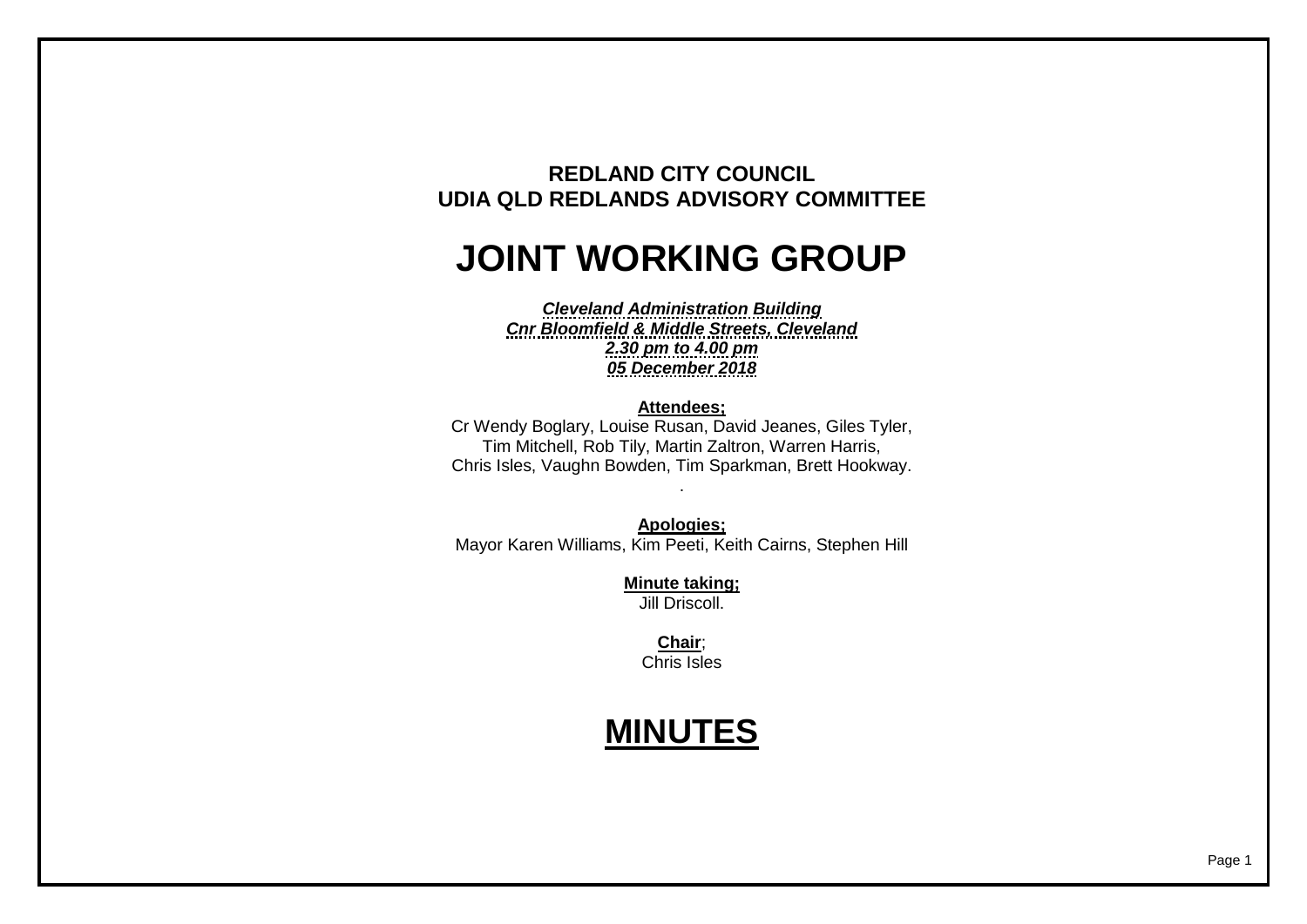| No. | <b>Item</b>                                                                                                                                                                                                                                                                                                                                                                 | <b>Action Item / Outcome</b>                                                                                      |
|-----|-----------------------------------------------------------------------------------------------------------------------------------------------------------------------------------------------------------------------------------------------------------------------------------------------------------------------------------------------------------------------------|-------------------------------------------------------------------------------------------------------------------|
|     | Chris Isles opened the meeting at 2.30pm                                                                                                                                                                                                                                                                                                                                    |                                                                                                                   |
|     |                                                                                                                                                                                                                                                                                                                                                                             |                                                                                                                   |
| 1.  | <b>Welcome and apologies</b>                                                                                                                                                                                                                                                                                                                                                |                                                                                                                   |
|     | Chris Isles welcomed attendees to the meeting and noted<br>the apologies.                                                                                                                                                                                                                                                                                                   |                                                                                                                   |
| 2.  | <b>Minutes from previous meeting</b>                                                                                                                                                                                                                                                                                                                                        | Minutes of the previous meeting endorsed                                                                          |
| 3.  | Action items from previous meeting                                                                                                                                                                                                                                                                                                                                          | Action items discussed and updated                                                                                |
| 4.  | Communication with industry - RCC - held over from<br>previous meeting                                                                                                                                                                                                                                                                                                      | Item again held over for the 27 February Agenda.                                                                  |
| 5.  | Advocacy plan                                                                                                                                                                                                                                                                                                                                                               |                                                                                                                   |
|     | The group was advised that the UDIA QLD Board is still to<br>resolve the top 5 infrastructure priorities to advocate on in<br>the lead up to next State Government election.<br><b>Noted</b><br>that the key item for Council will likely be transport related<br>infrastructure projects. Further discussion will occur when<br>the group meets again on 27 February 2019. |                                                                                                                   |
| 6.  | Infrastructure delivery transparency                                                                                                                                                                                                                                                                                                                                        |                                                                                                                   |
|     | Giles Tyler provided an overview of the Infrastructure Portal<br>that was put up for consultation during the LGIP process.<br>The LGIP is a spatial data set and the proposal is to have a<br>working asset list so that as assets are delivered they are                                                                                                                   | Action item - UDIA to find out if there are other Councils with<br>Infrastructure delivery transparency programs. |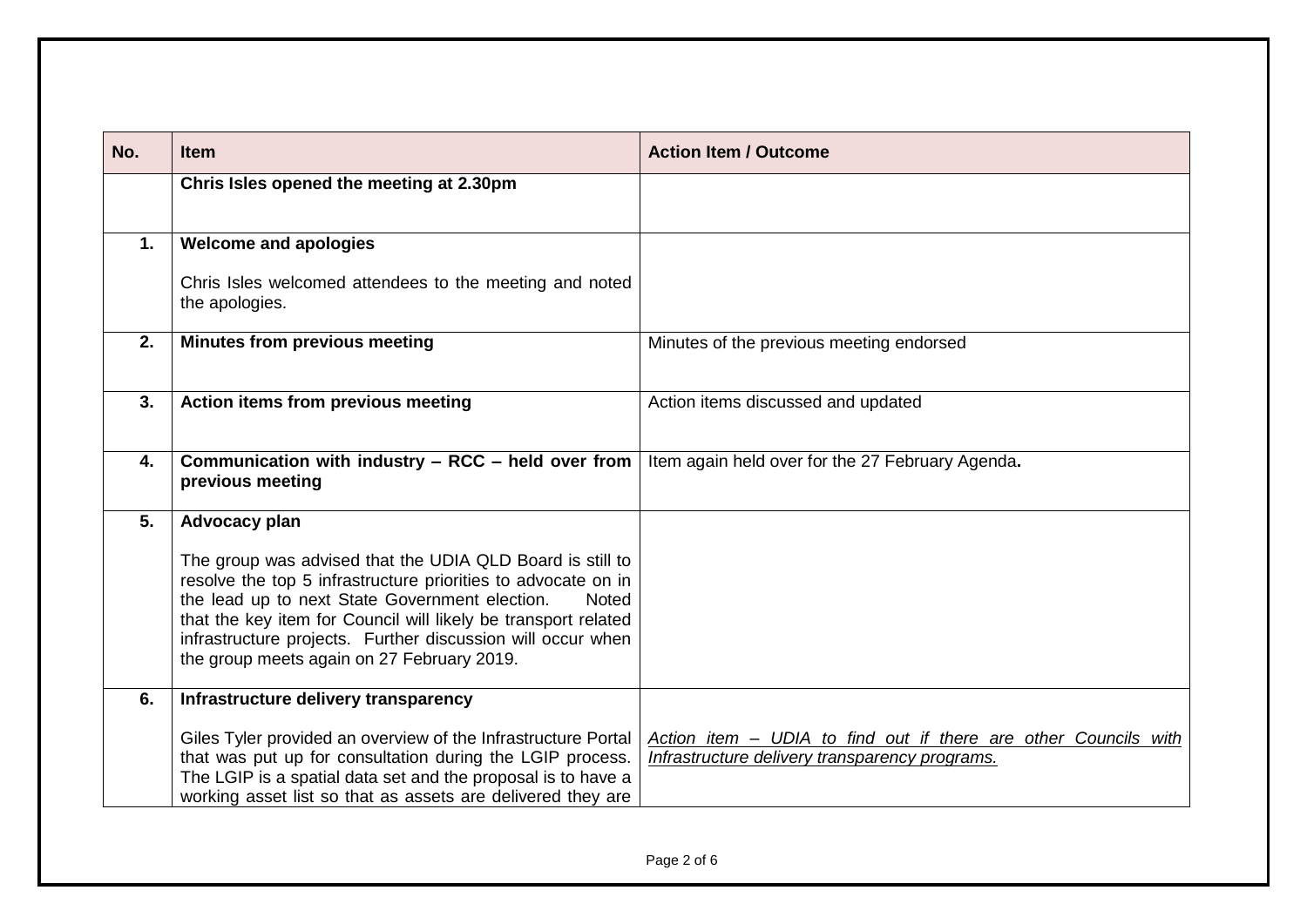|    | added to the portal. There are plans to add further<br>information levels and a FAQ page. An annual review will<br>be undertaken and feedback from the group is welcome.<br>The group asked for clarity and transparency, perhaps via<br>Council newsletters, for the community who are generally<br>not aware that developers contribute money for<br>infrastructure or how the infrastructure is delivered for<br>residents. The State Government's capped charges have<br>moved away from local catchments and into a city wide<br>catchment. This presents challenges between infield<br>development with no added infrastructure provided and<br>greenfield development with new infrastructure added.<br>Discussion on lack of parking at railway stations and<br>possible advocacy by UDIA to encourage purchase of land<br>for car parking. At a recent LGAQ meeting, Cr Boglary was<br>successful in putting up a motion for the development of a<br>Park and Ride Strategy. |  |
|----|---------------------------------------------------------------------------------------------------------------------------------------------------------------------------------------------------------------------------------------------------------------------------------------------------------------------------------------------------------------------------------------------------------------------------------------------------------------------------------------------------------------------------------------------------------------------------------------------------------------------------------------------------------------------------------------------------------------------------------------------------------------------------------------------------------------------------------------------------------------------------------------------------------------------------------------------------------------------------------------|--|
| 7. | <b>Transport Planning</b><br>Louise Rusan noted the Redlands Coast branding and<br>promoted same to the group                                                                                                                                                                                                                                                                                                                                                                                                                                                                                                                                                                                                                                                                                                                                                                                                                                                                         |  |
|    | Tim Mitchell presented a PowerPoint to the group showing<br>transport mapping and proposals for the Redlands. This is<br>currently in a consultation phase with a review to follow and<br>further submission to Council in 2019.                                                                                                                                                                                                                                                                                                                                                                                                                                                                                                                                                                                                                                                                                                                                                      |  |
|    | The UDIA QLD advised that the submission is still<br>progressing with no specific comment as yet.                                                                                                                                                                                                                                                                                                                                                                                                                                                                                                                                                                                                                                                                                                                                                                                                                                                                                     |  |
|    | Council is trying to build a better relationship by trying to                                                                                                                                                                                                                                                                                                                                                                                                                                                                                                                                                                                                                                                                                                                                                                                                                                                                                                                         |  |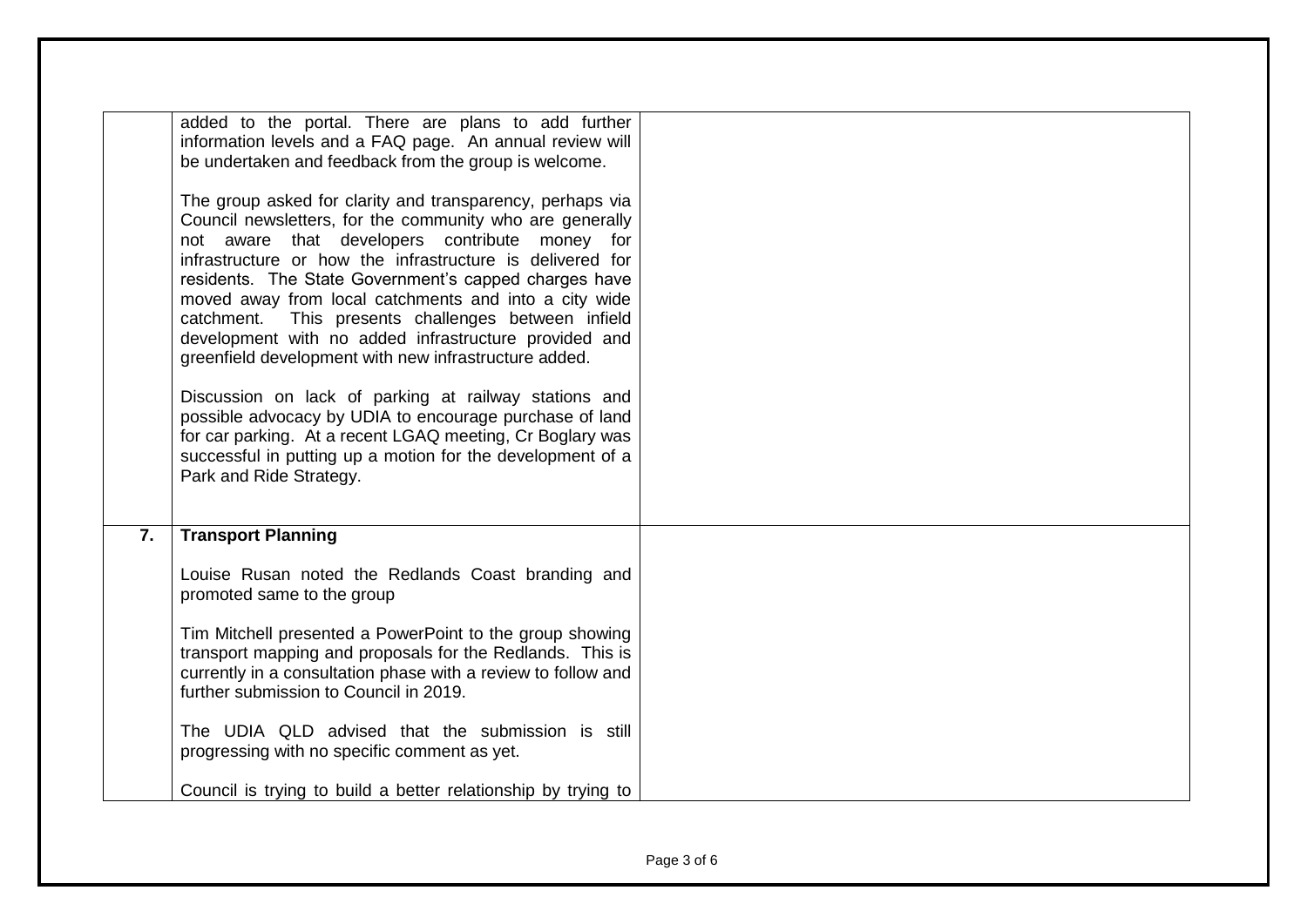|    | align with the DTMR transport document and David Jeanes        |
|----|----------------------------------------------------------------|
|    | acknowledged the phenomenal job done by our Transport          |
|    | Planning Unit to progress this.                                |
|    |                                                                |
|    | There are ongoing discussions with DTMR establishing the       |
|    | scope for the Victoria Point Bypass                            |
|    |                                                                |
|    | The Cleveland Traffic and Transport Strategy aims to           |
|    | transition from cars to a connected and accessible centre.     |
|    |                                                                |
|    | The Smart Mobility Trial is operating Autonomous Vehicles      |
|    | (AVs) on Karragarra Island. Council is advocating to           |
|    |                                                                |
|    | DTMR to look at AVs including benefiting a change for          |
|    | foreshore areas.                                               |
|    |                                                                |
| 8. | <b>City Plan and Amendments</b>                                |
|    |                                                                |
|    | Brett Hookway provided an overview of the City Plan and        |
|    | amendments to the group                                        |
|    |                                                                |
|    | At the General Meeting on 10 October, Council considered       |
|    | confidential reports relating to a package of General Major    |
|    | Amendments and the Wildlife Connections<br>Plan.               |
|    | Recognising the confidentiality of both reports there is no    |
|    |                                                                |
|    | other information that can be shared with the group.           |
|    | Council considered a report on the Structure Plan for the      |
|    | Victoria Point Emerging Community Zone. A review of            |
|    | material submitted as part of current applications within the  |
|    | area has been completed and officers are currently             |
|    | finalising the scope of further investigations. . A draft plan |
|    | will be presented to Council seeking endorsement to submit     |
|    | to state for First State Interest Review. Council resolved to  |
|    | decide to commence major amendment to City Plan to             |
|    | prepare a structure plan for the emerging community zoned      |
|    |                                                                |
|    | land at Victoria Point, seek early confirmation of state       |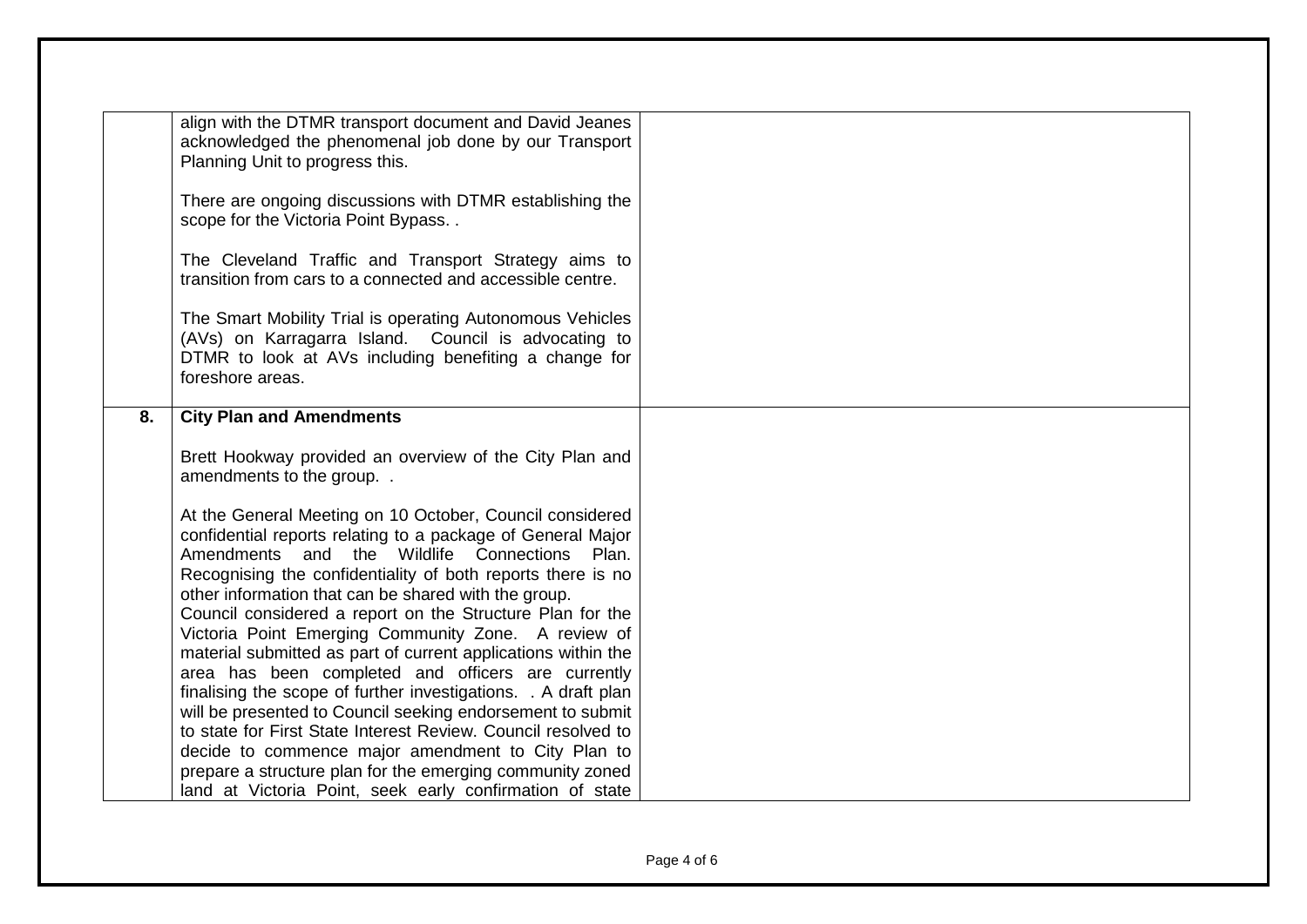| interest and to endorse public consultation on draft plan in |  |  |  |  |
|--------------------------------------------------------------|--|--|--|--|
| accordance with Ministers Guideline and Rules under the      |  |  |  |  |
| Planning Act.                                                |  |  |  |  |

Council officers continue to monitor the new City Plan for any issues. On-going monitoring of a couple of matters may inform refinements to City Plan and be presented to Council as possible future amendments to the City Plan.

A number of Council officers attended recent UDIA QLD briefings and training events and Council is aware of efforts the institute is taking to raise awareness of planning. To support new City Plan council has prepared a significant number of fact sheets and FAQs on a wide range of matters. An industry training session was held on the new City Plan in lead up to its commencement. The event was well attended and received some positive feedback.

In other relevant matters Qld Treasury recently released new 2018 edition population projections and as part of the SEQ Regional Plan implementation actions it is expected the State will soon be releasing the first annual Land Supply and Development Monitoring Report.

Question received seeking further details on Wildlife Connections Plan and whether submissions will be able to be made on how it is incorporated into City Plan. Response provided that at this stage information relating to how Wildlife Connections Plan may be incorporated into City Plan remains confidential. Through consultation period on potential amendments Council is required to give consideration to any submissions received. Cr Boglary advised that the Wildlife Connection Plan is a publically accessible document.